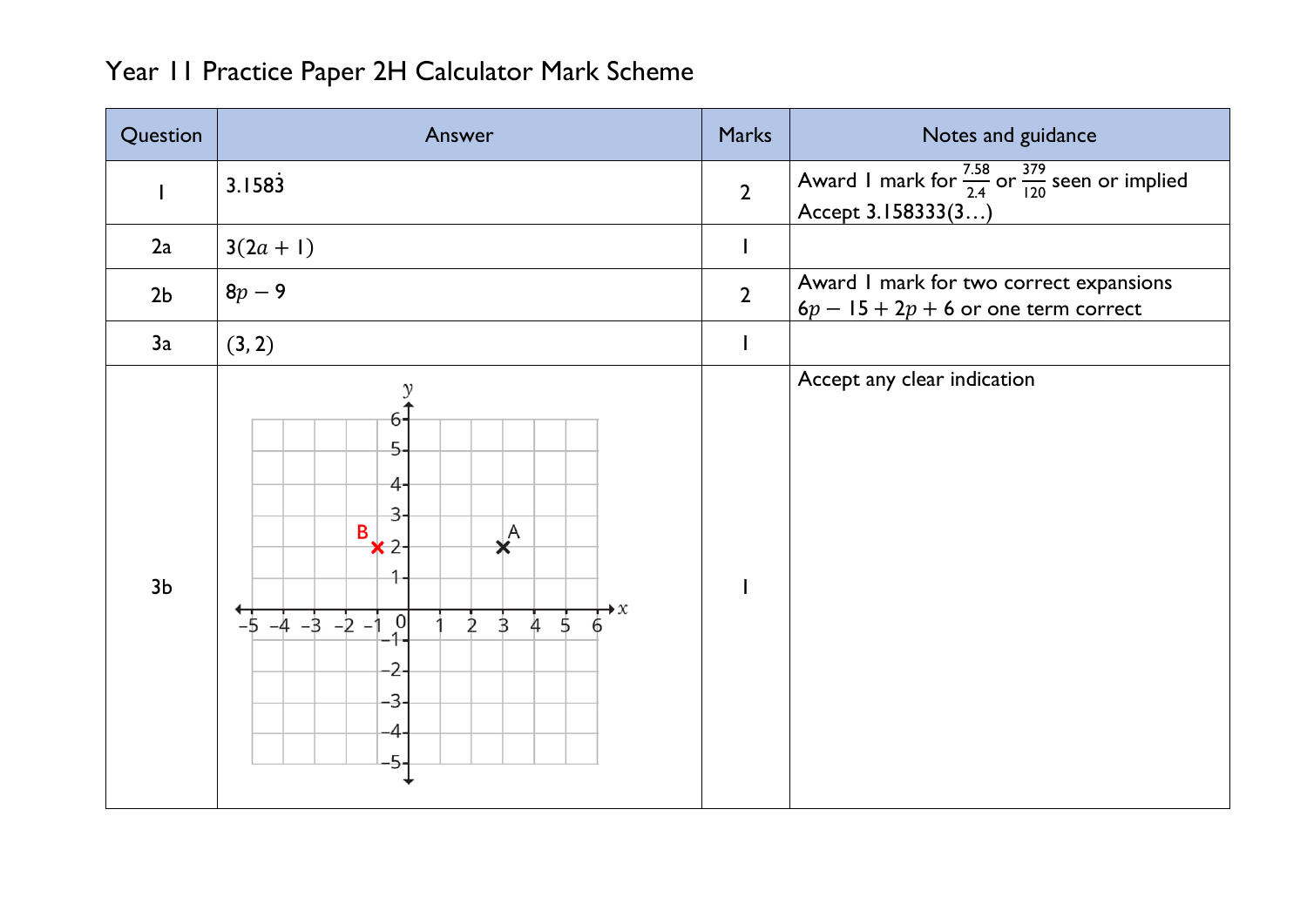| 3 <sub>c</sub> | $p = 1$            |                | Accept I                                                                                                                                                                                                                                                                                            |
|----------------|--------------------|----------------|-----------------------------------------------------------------------------------------------------------------------------------------------------------------------------------------------------------------------------------------------------------------------------------------------------|
| 4a             | $v^6$              |                |                                                                                                                                                                                                                                                                                                     |
| 4 <sub>b</sub> | $8z^{15}$          | $\overline{2}$ | Award I mark for either a correct coefficient<br>or power of $z$                                                                                                                                                                                                                                    |
| 5              | \$51.20 or £37.65  | $\overline{2}$ | Award I mark for a correct method to convert<br>dollar to pounds, or pounds to dollars, seen or<br>implied e.g. $920 \times 1.36$ (= 1251.20) or 1200 ÷<br>$1.36 (= 882.35)$                                                                                                                        |
| 6              | £2152.96           | 3              | Award I mark for a correct full method to<br>reduce 2500 by 7.2% once seen or implied e.g.<br>$2500 \times 0.928 (= 2320)$<br>Award $2^{nd}$ mark for a full correct method to<br>find the price of the computer after 2 years<br>seen or implied e.g. $2500 \times 0.928^2$<br>Condone missing $E$ |
|                | $216 \text{ cm}^2$ | 3              | Award I mark for a correct method to find<br>either side of a smaller rectangle e.g. $3x = 18$<br>seen or implied.<br>Award 2 <sup>nd</sup> mark for an attempt to find the area<br>of any relevant rectangle<br>Condone missing units cm <sup>2</sup>                                              |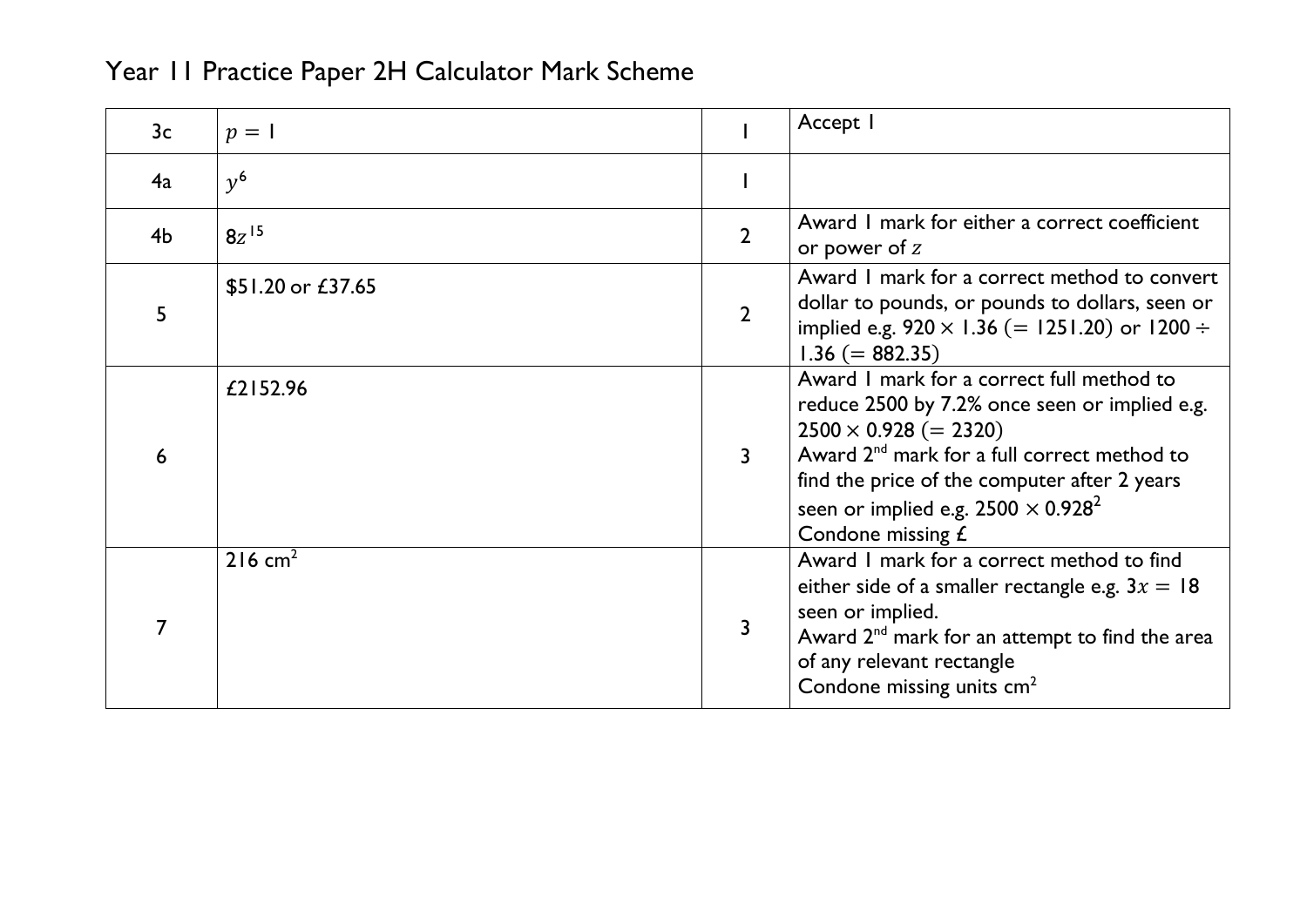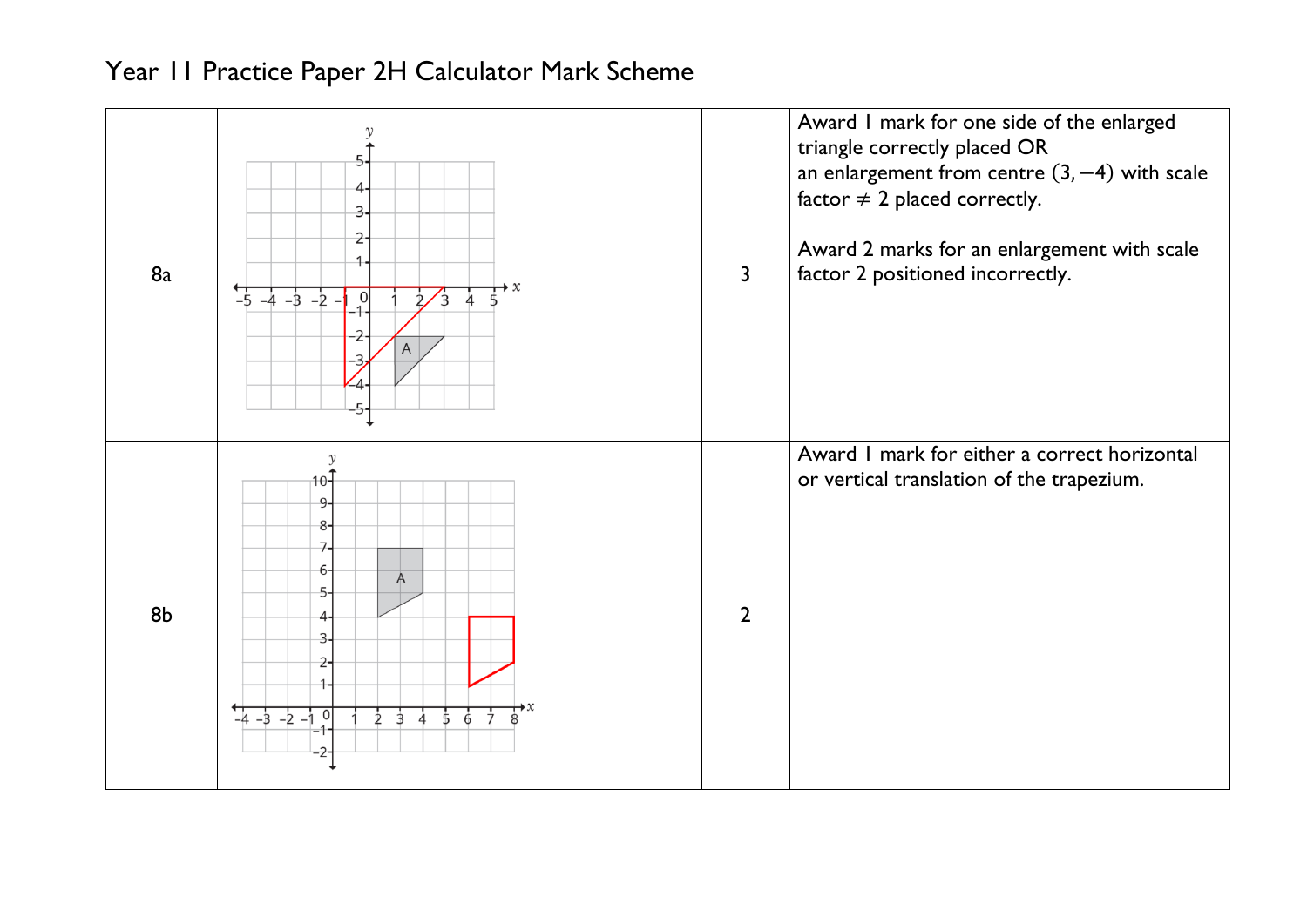| 9               | 75                                                                                                                                                                                    | $\overline{3}$ | Award I mark for $175 \div (5 + 2)$<br>Award 1 mark for $3 \times$ "175 $\div$ $(5 + 2)$ "                                                                                                                                                                                   |
|-----------------|---------------------------------------------------------------------------------------------------------------------------------------------------------------------------------------|----------------|------------------------------------------------------------------------------------------------------------------------------------------------------------------------------------------------------------------------------------------------------------------------------|
| $\overline{10}$ | 294 cm $\le l \le 295$ cm                                                                                                                                                             | $\overline{2}$ | Award I mark for either end of the inequality<br>correct OR both ends correct for rounding<br>rather than truncation i.e. $293.5 \le l < 294.5$<br>seen                                                                                                                      |
| $\mathbf{1}$    | 614.3 $cm3$                                                                                                                                                                           | 3              | Award I mark for a correct method to find the<br>area of the cross-section of the solid seen or<br>implied e.g. $(3.8 \times 11.2) + (5.1 \times 3.7)$ or 61.43<br>Award I mark for a correct method to find the<br>volume i.e. "61.43" $\times$ 10<br>Condone missing units |
| 12a             | Boys<br>Lowest score<br>28<br>40<br>Lower quartile<br>Median score<br>56<br>Upper quartile<br>62<br>72<br>Greatest score<br>30<br>20<br>10 <sup>1</sup><br>50<br>40<br>60<br>70<br>80 | 3              | Award I mark for correct plotting either the<br>median or the lowest score.<br>Award I mark for either $LQ = 40$ or<br>greatest score $= 72$ seen or clearly indicated                                                                                                       |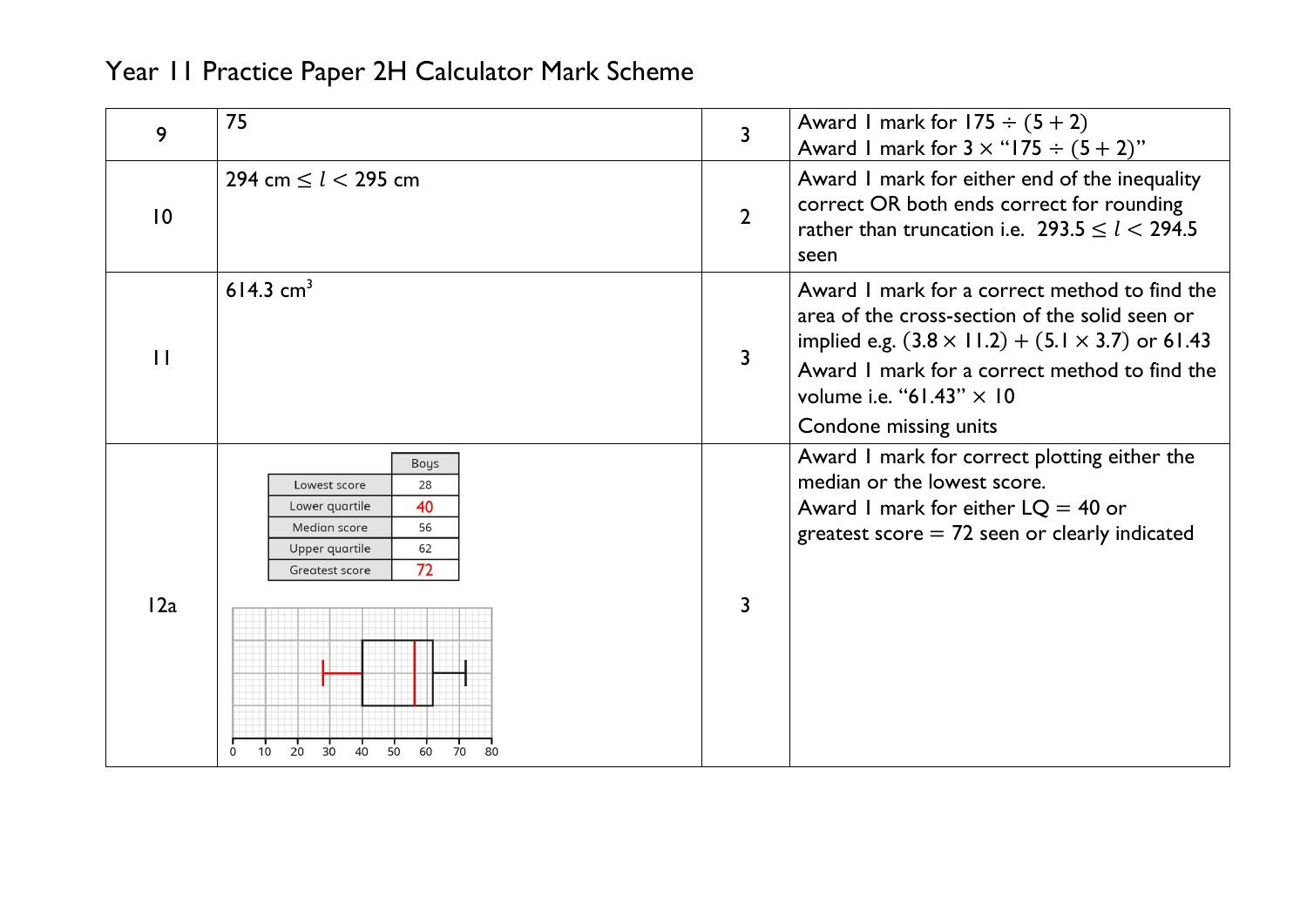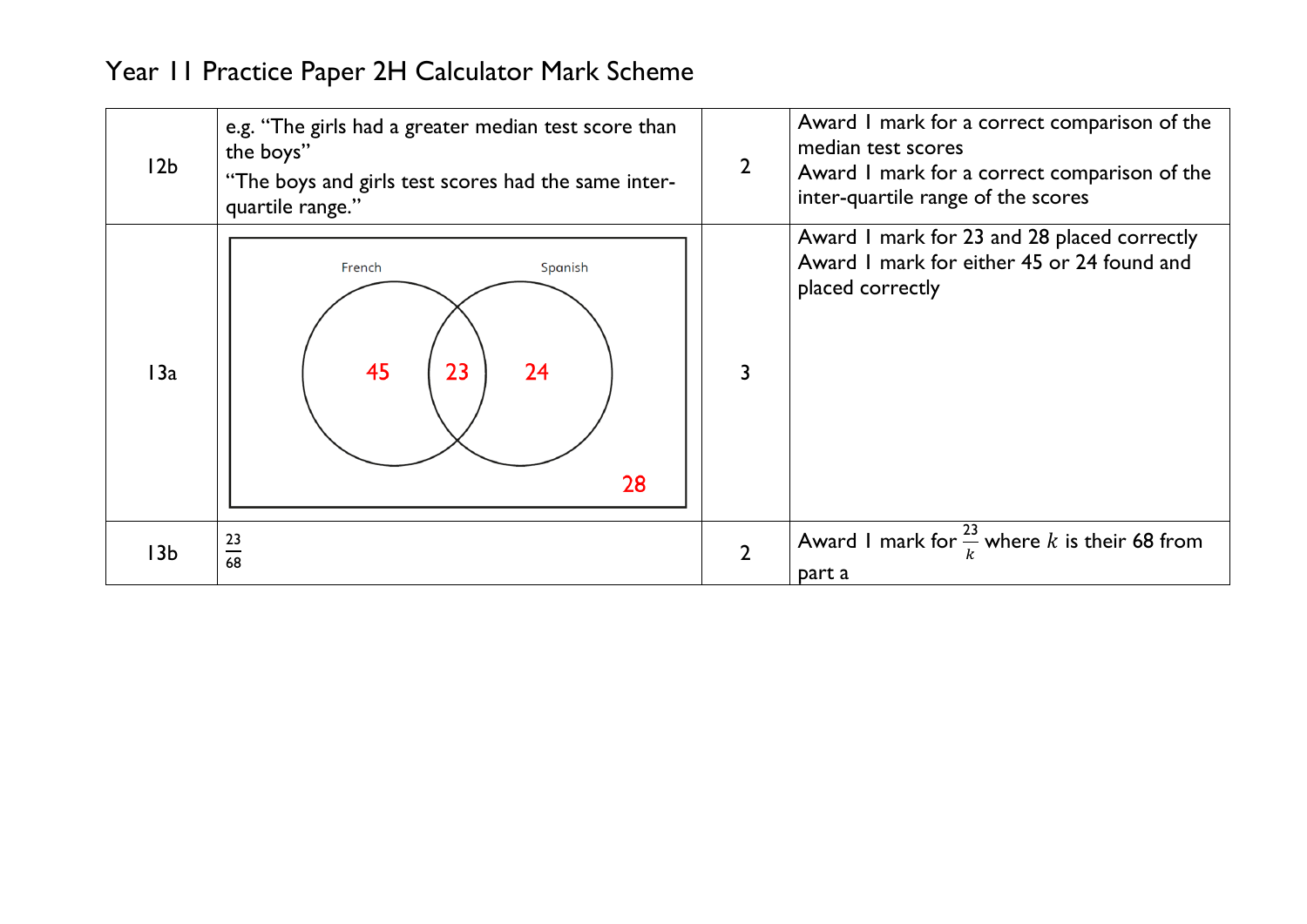| 4  | Yes, with supporting working | 3              | Award I mark for a correct method to find the<br>area of a square tile seen or implied<br>e.g. $0.5 \times 0.5 (= 0.25)$<br>Award I mark for a correct method to find the<br>total area of 20 square tiles<br>Award 3 <sup>rd</sup> mark must have conclusion and<br>compare areas in the same units. |
|----|------------------------------|----------------|-------------------------------------------------------------------------------------------------------------------------------------------------------------------------------------------------------------------------------------------------------------------------------------------------------|
|    |                              |                | Accept alternative methods e.g. $\sqrt{4.5 \div 20}$ to<br>compare the side length of square tiles                                                                                                                                                                                                    |
| 15 | 400 $N/m^2$                  | $\overline{2}$ | Award I mark for a correct method seen or<br>implied i.e. $5000 \div 12.5$<br>Condone missing units                                                                                                                                                                                                   |
| 16 | $y = -2x + 20$               | $\overline{4}$ | Award I mark for a correct method to find the<br>gradient of the line segment AB<br>e.g. $\frac{-13-5}{7-3}$ (= -2)<br>Award I mark forming the equation of the<br>parallel line with their gradient of AB seen or<br>implied e.g. $y = -2x + c$<br>Award I mark for correct use of (5, 10)           |
|    |                              |                | substituted into their equation to find $c$<br>Accept any equivalent form                                                                                                                                                                                                                             |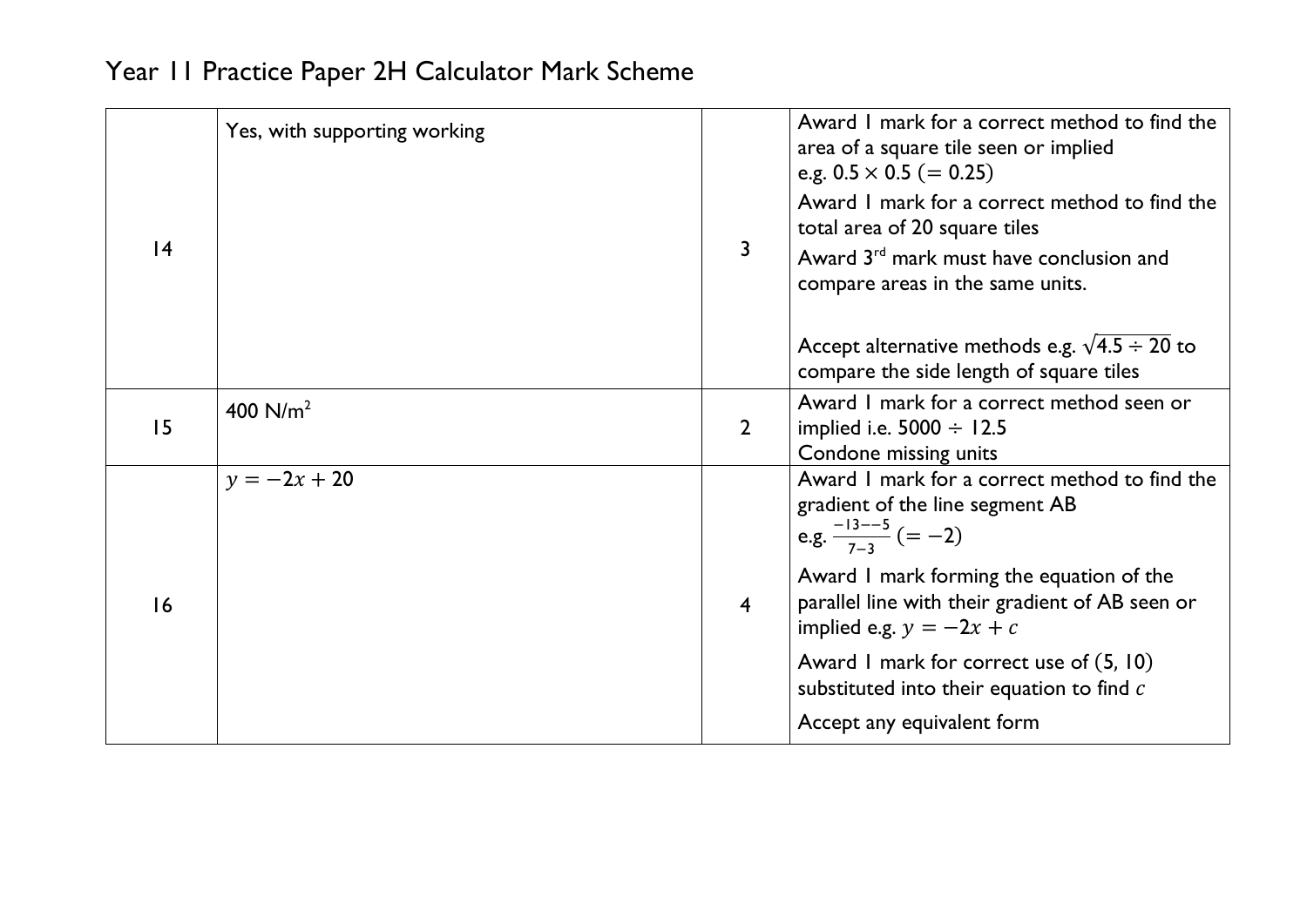| 17 | $y = \sin x$<br>$y = \cos x$<br>$y = tan x$<br>-1- | $\overline{2}$ | Award I mark one correct match                                                                                                                                                                                                                                                                            |
|----|----------------------------------------------------|----------------|-----------------------------------------------------------------------------------------------------------------------------------------------------------------------------------------------------------------------------------------------------------------------------------------------------------|
| 18 | 324.40 mm                                          | 3              | Award I mark for a correct method using the<br>sine rule seen or implied<br>e.g. $\frac{AC}{\sin(96)} = \frac{168}{\sin(31)}$ or $\frac{AB}{\sin(53)} = \frac{168}{\sin(31)}$<br>Award I mark for a correct method to<br>evaluate AC e.g. $\frac{168 \times \sin(96)}{\sin(31)}$<br>Condone missing units |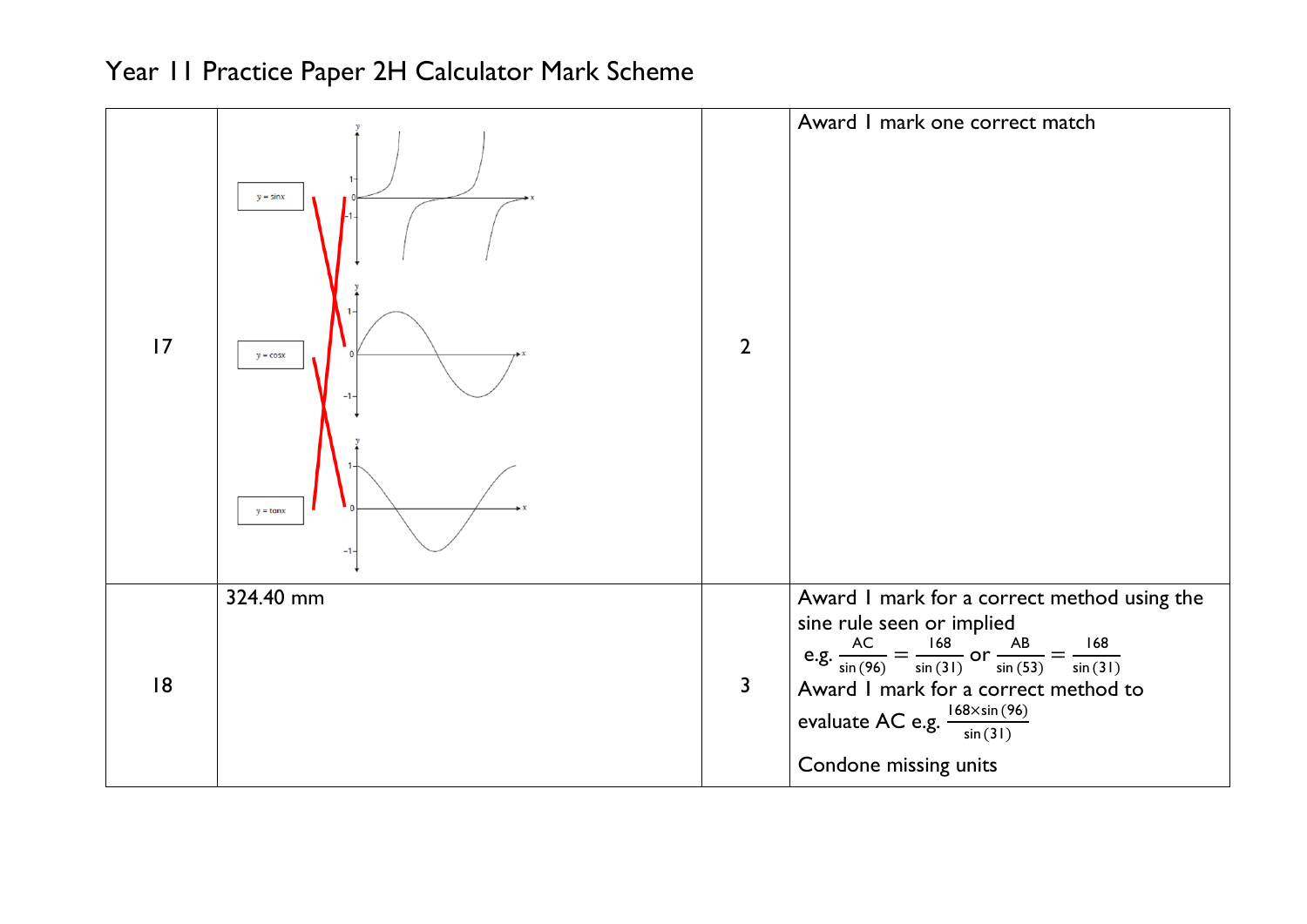| 9   | e.g. 416 or 417 or 420                                |                | Award I mark for an attempt to compare                           |
|-----|-------------------------------------------------------|----------------|------------------------------------------------------------------|
|     |                                                       |                | proportions e.g. $\frac{50}{N} = \frac{12}{100}$ or equivalent   |
|     |                                                       |                | Award I mark for a correct method seen to                        |
|     |                                                       | $\overline{3}$ | evaluate the population of rabbits e.g. $\frac{50\times100}{12}$ |
|     |                                                       |                | Award final mark for a suitable integer<br>estimate.             |
|     |                                                       |                | Do not accept 416.6 or equivalent                                |
|     | $x < -10$ or $x > 1$                                  |                | Award I mark for a correct method to solve                       |
|     |                                                       |                | the quadratic e.g. $(x + 10)(x - 1) > 0$                         |
| 20  |                                                       | $\overline{3}$ | Condone use of $=$ or missing $> 0$                              |
|     |                                                       |                | Award $2^{nd}$ mark for critical values found as $-10$           |
|     |                                                       |                | and $\overline{\phantom{a}}$                                     |
|     |                                                       |                | Do not accept $-10 > x > 1$                                      |
|     | $-155$                                                |                | Award I mark for a correct method to                             |
|     |                                                       |                | evaluate $g(6)$ seen or implied                                  |
| 21a |                                                       | $\overline{3}$ | e.g. $g(6) = 2 - 7(6) (= -40)$                                   |
|     |                                                       |                | Award I mark for a correct method to find                        |
|     |                                                       |                | $f("g(6)")$ e.g. $4(-40) + 5$                                    |
|     | $f^{-1}(x) = \frac{x-5}{4}$                           |                | Award I mark for a correct method to find                        |
| 21b |                                                       | $\overline{2}$ | inverse function e.g. $x = 4y - 5$                               |
| 22a | $3x - 13 + 4x - 10 = 180$                             |                | Award I mark for forming a correct equation                      |
|     | $7x - 23 = 180$                                       |                | involving ∠BAD and ∠BCD                                          |
|     | Opposite angles in a cyclic quadrilateral sum to 180° | $\overline{2}$ | Award I mark for a correct reason given.                         |
|     |                                                       |                | Explanation must include words underlined or                     |
|     |                                                       |                | their equivalent.                                                |